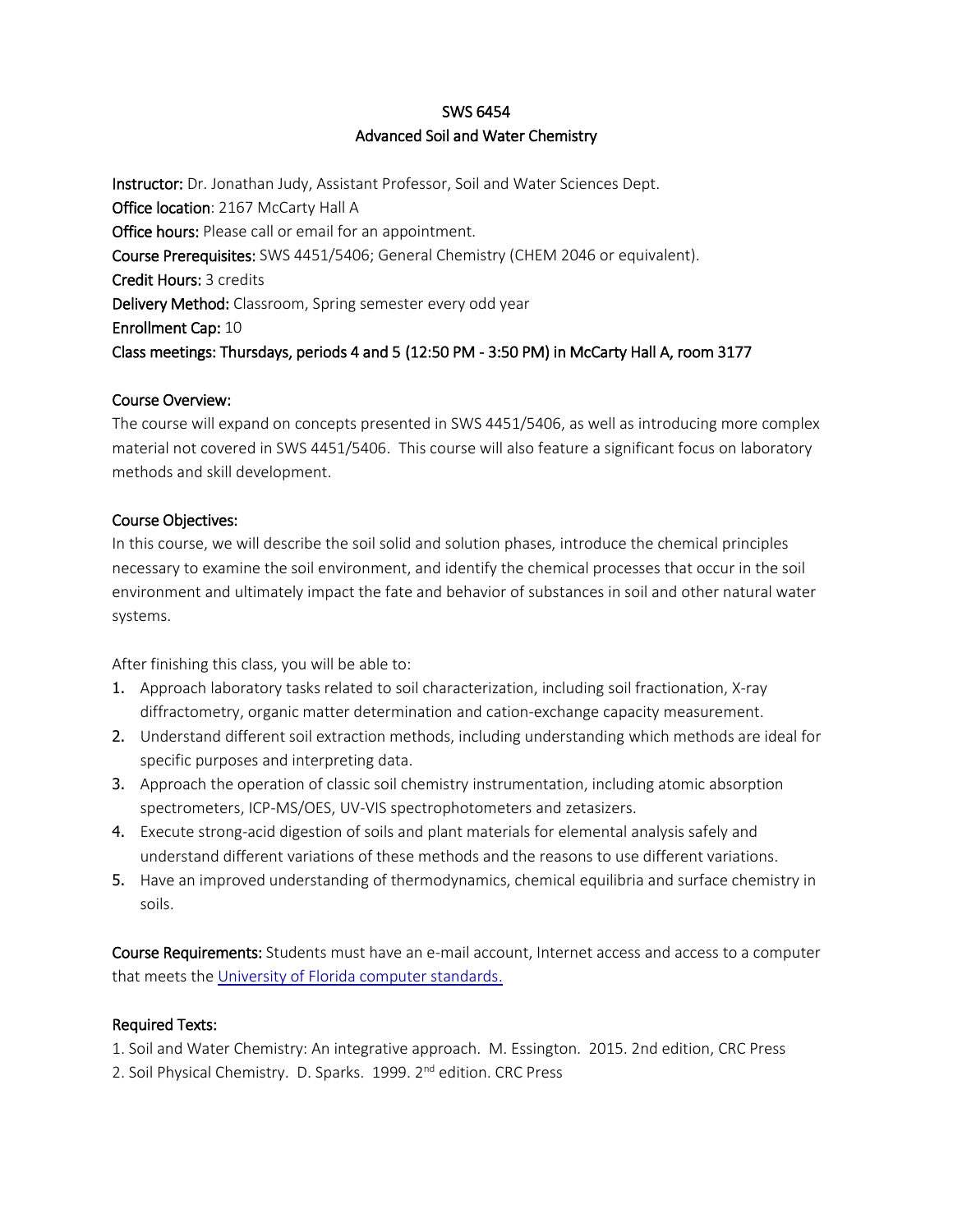Course Web Site: Lectures, handouts and assignments are posted on the class website on Canvas. Go to [http://elearning.ufl.edu/,](http://elearning.ufl.edu/) log on using your Gatorlink. You need to have a Gatorlink account <http://www.gatorlink.ufl.edu/> to be able to log on to the class. Please note that E-learning needs Java to work properly. You can download Java from the same website.

### Students Responsibilities

Students are expected to study the assigned text sections and listen to narrated lectures prior to lecture coverage in class. Students are expected to actively participate in class chat discussions.

#### HW, Class Discussions and Exams:

This class has required HW, discussion posts, lab reports, a class project, a presentation summarizing knowledge gained about a personal sample and written/practical exams. Your final grade will be based on the cumulative score for these assignments.

Course grades are determined by summing all scores, dividing by the maximum score possible and multiplying by 100: 100-92% = A, 91-90% = A-, 89-87% = B+, 86-82% = B, 81-79% = B-, 78-75% = C+, 74- 70% = C, 69-65% = D+, 64-60% = D, <59% = E. See also UF policies at: [https://catalog.ufl.edu/ugrad/current/regulations/info/grades.aspx.](https://catalog.ufl.edu/ugrad/current/regulations/info/grades.aspx)

### Make-Up Work and Absences

Make up exams are rarely authorized and must be medically justified and authenticated.

Homework assignments will be assigned regularly and will be graded. A *10% per day* lateness deduction will be assessed for any assignments (not just homework) turned in late. Work more than a week late *will not be accepted*.

Requirements for class attendance and make-up exams, assignments and other work are consistent with university policies that can be found at:

[https://catalog.ufl.edu/ugrad/current/regulations/info/attendance.aspx.](https://catalog.ufl.edu/ugrad/current/regulations/info/attendance.aspx)

### Online Course Evaluation Process

Student assessment of instruction is an important part of efforts to improve teaching and learning. At the end of the semester, students are expected to provide feedback on the quality of instruction in this course using a standard set of university and college criteria. These evaluations are conducted online at [https://evaluations.ufl.edu.](https://evaluations.ufl.edu/) Evaluations are typically open for students to complete during the last two or three weeks of the semester; students will be notified of the specific times when they are open. Summary results of these assessments are available to students at<https://evaluations.ufl.edu/results>

#### Academic Honesty

As a student at the University of Florida, you have committed yourself to uphold the Honor Code, which includes the following pledge: *We, the members of the University of Florida community, pledge to hold ourselves and our peers to the highest standards of honesty and integrity.* You are expected to exhibit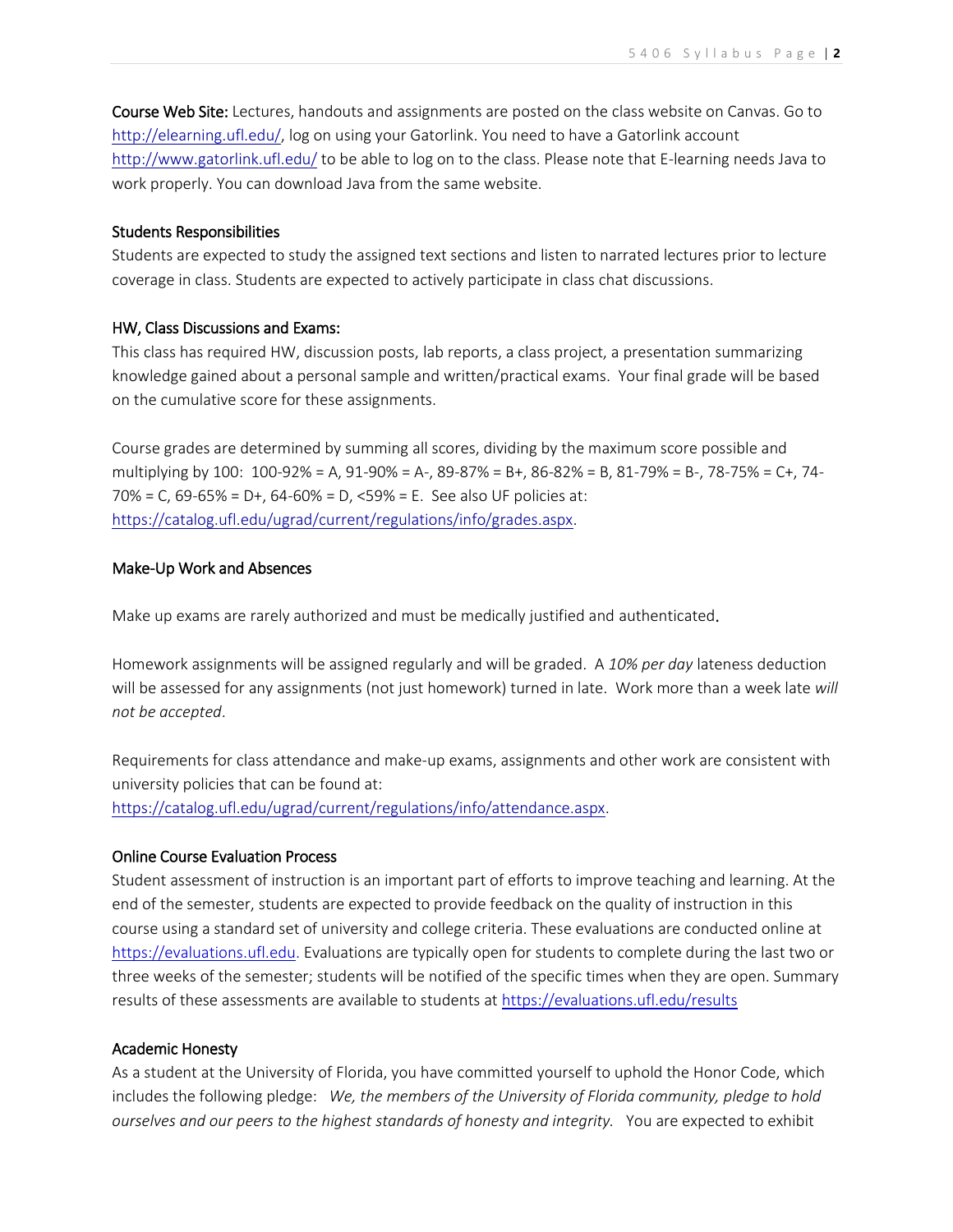behavior consistent with this commitment to the UF academic community, and on all work submitted for credit at the University of Florida, the following pledge is either required or implied: *"On my honor, I have neither given nor received unauthorized aid in doing this assignment*."

It is assumed that you will complete all work independently in each course unless the instructor provides explicit permission for you to collaborate on course tasks (e.g. assignments, papers, quizzes, exams). Furthermore, as part of your obligation to uphold the Honor Code, you should report any condition that facilitates academic misconduct to appropriate personnel. It is your individual responsibility to know and comply with all university policies and procedures regarding academic integrity and the Student Honor Code. Violations of the Honor Code at the University of Florida will not be tolerated. Violations will be reported to the Dean of Students Office for consideration of disciplinary action. For more information regarding the Student Honor Code, please see:

[http://www.dso.ufl.edu/SCCR/honorcodes/honorcode.php.](http://www.dso.ufl.edu/SCCR/honorcodes/honorcode.php)

### Software Use:

All faculty, staff and students of the university are required and expected to obey the laws and legal agreements governing software use. Failure to do so can lead to monetary damages and/or criminal penalties for the individual violator. Because such violations are also against university policies and rules, disciplinary action will be taken as appropriate.

### Services for Students with Disabilities:

The Disability Resource Center coordinates the needed accommodations of students with disabilities. This includes registering disabilities, recommending academic accommodations within the classroom, accessing special adaptive computer equipment, providing interpretation services and mediating facultystudent disability related issues. Students requesting classroom accommodation must first register with the Dean of Students Office. The Dean of Students Office will provide documentation to the student who must then provide this documentation to the Instructor when requesting accommodation 0001 Reid Hall, 352-392-8565, [www.dso.ufl.edu/drc/](http://www.dso.ufl.edu/drc/)

### Campus Helping Resources:

Students experiencing crises or personal problems that interfere with their general well-being are encouraged to utilize the university's counseling resources. The Counseling & Wellness Center provides confidential counseling services at no cost for currently enrolled students. Resources are available on campus for students having personal problems or lacking clear career or academic goals, which interfere with their academic performance.

1. *University Counseling & Wellness Center, 3190 Radio Road, 352-392-1575,* [www.counseling.ufl.edu/cwc/](http://www.counseling.ufl.edu/cwc/) 

> Counseling Services Groups and Workshops Outreach and Consultation Self-Help Library Training Programs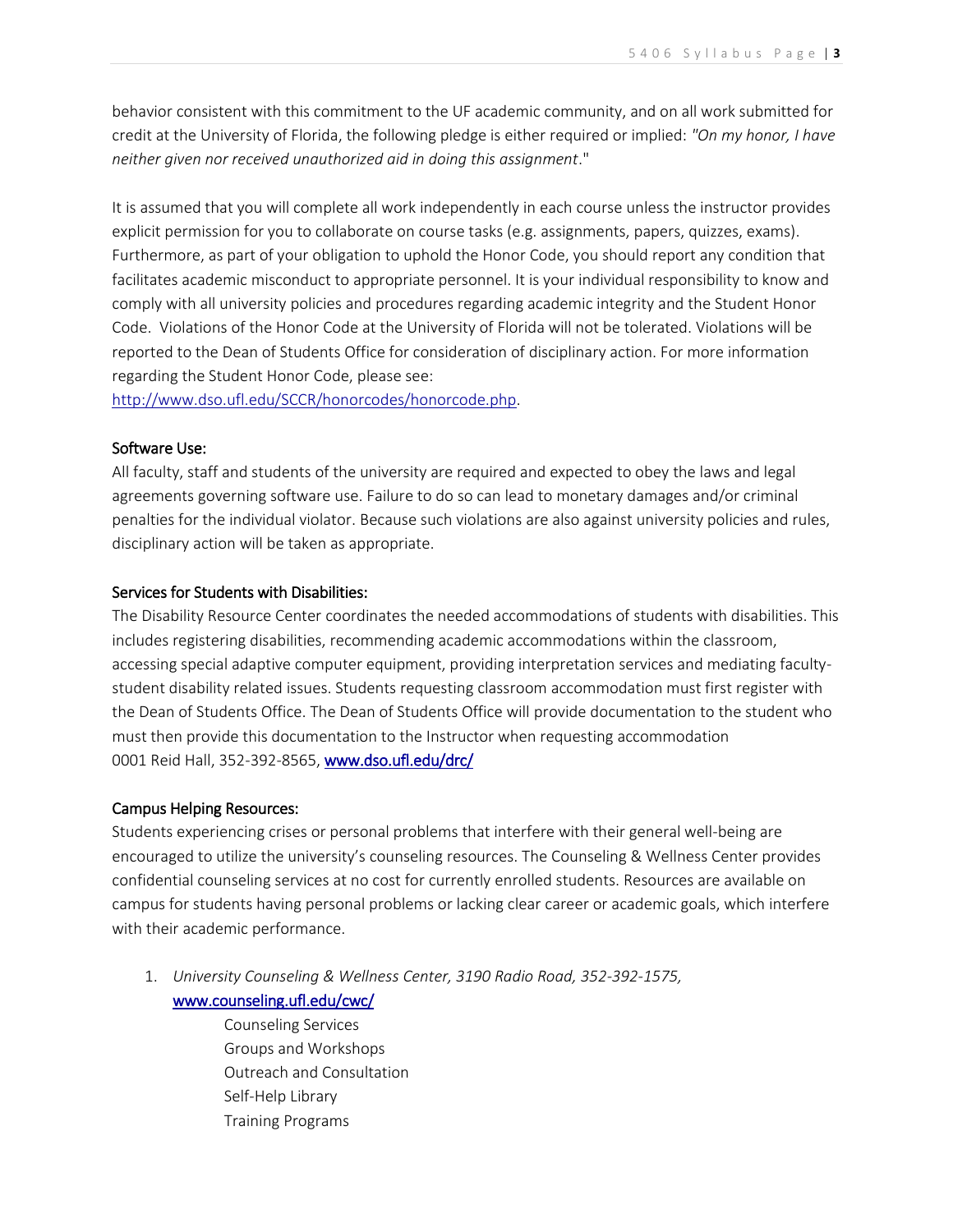Community Provider Database

- 2. U Matter We Care, www.umatter.ufl.edu/
- *3. Career Resource Center,* First Floor JWRU, 392-1601, [www.crc.ufl.edu/](http://www.crc.ufl.edu/)

### Student Complaints:

Each online distance learning program has a process for, and will make every attempt to resolve, student complaints within its academic and administrative departments at the program level. See <http://distance.ufl.edu/student-complaint-process/> for more details.

# The schedule below is tentative and is subject to change.

| <b>Week</b><br>(s) | <b>Lecture Topics</b>                       | <b>Lab Topics</b>                                                 | <b>Readings</b>                                                                                                | <b>Assessments</b><br>(Check due<br>dates on<br>Canvas)          |
|--------------------|---------------------------------------------|-------------------------------------------------------------------|----------------------------------------------------------------------------------------------------------------|------------------------------------------------------------------|
| 1,<br>1/10/18      | SSSA/No class                               | Select personal Soil<br>Sample; Air dry and sieve<br>$to < 2$ mm; | <b>Essington</b> Chapter 2.1-2.6                                                                               | Personal<br>Sample<br><b>Canvas</b><br><b>Discussion</b><br>Post |
| 2,<br>1/17/18      | Thermodynamics<br>applied to Soil, 1        | Soil Fractionation and<br>Characterization                        | Essington Chapter 12.1-12.2<br>Sparks Chapter 3, Sections II,<br>III, VI                                       |                                                                  |
| 3,<br>1/24/18      | X-ray diffractometry<br>and clay mineralogy | X-ray Diffractometry                                              | Essington Chapter 2.7, 12.1-<br>12.2, Sparks Chapter 3,<br>Sections II, III, VI, Harris, XRD<br>techniques PDF | <b>Thermo HW</b><br><b>Due</b>                                   |
| 4,<br>1/31/18      | Thermodynamics<br>applied to Soil, 2        | X-ray Diffractometry                                              | Essington Chapter 5.1-5.10                                                                                     | Soil<br>fractionation<br><b>Report Due</b>                       |
| 5,<br>2/7/18       | Soil extractions                            | Operationally-defined<br>soil extractions                         | <b>Essington Chapter 5.11</b>                                                                                  | <b>XRD Report</b><br><b>Due</b>                                  |
| 6,<br>2/14/18      | Acid<br>digestion/Midterm<br>review         | Open and closed-vessel<br>strong-acid digestions                  | EPA Methods 3050B, 3052,<br>SRM certificate                                                                    | <b>Extractions</b><br><b>Report Due</b>                          |
| 7,<br>2/21/18      | <b>Midterm Exam/Lab</b><br><b>Practical</b> |                                                                   |                                                                                                                | <b>Midterm</b><br>Exam/Lab<br><b>Practical</b>                   |
| 8,<br>2/28/18      | <b>Adsorption Isotherms</b>                 | Phosphorus adsorption<br>and UV-VIS<br>Spectrophotometer          | Selected EPA methods and<br>manuscripts                                                                        | <b>Digestions</b><br><b>Report Due</b>                           |
| 9,                 | <b>Spring Break/No class</b>                |                                                                   |                                                                                                                |                                                                  |